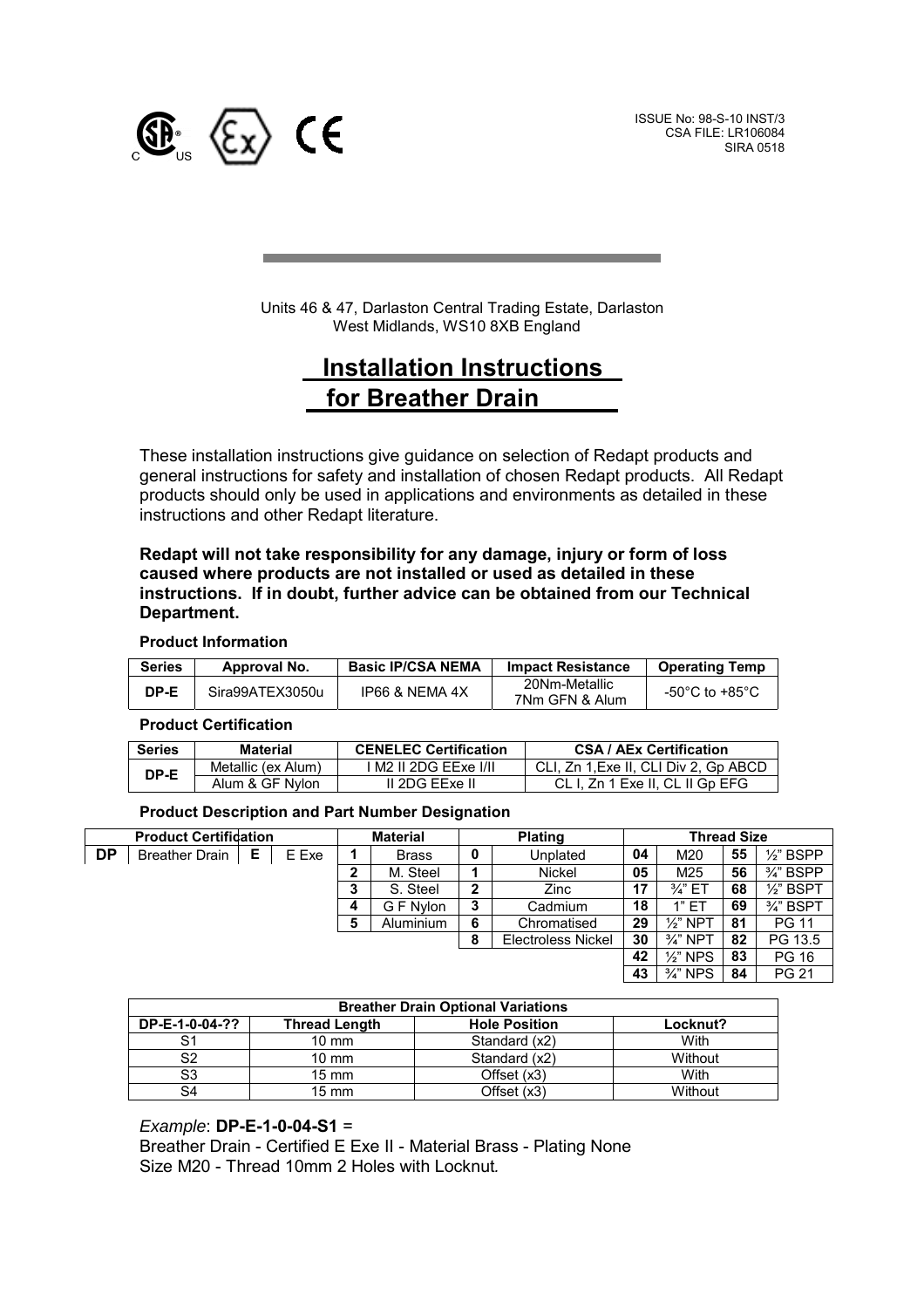# **Selection**

- 1. Products should be selected in accordance with all relevant Standards and Codes of Practice.
- 2. Ensure that the Breather Drain is certified to the same method of protection as the equipment to which it is to be installed. The Breather Drain is EExe approved for Gp I Cat M2, G p II Ca t 2DG f or metallic v ersions (excluding Aluminium) and EEx e approved for Gp II Cat 2DG for Aluminium and 30% Glass Filled Nylon versions.
- 3. Ensure th at the c orrect s ize Br eather Dr ain is s elected f or the entr y hole of the enclosure. If the entr y hole is thr eaded ens ure that the c orrect thr eadform i s selected.
- 4. Ensure that the Breather Drain m aterial is suitable to the enclosure m aterial and to the surrounding environmental conditions. Available Materials and Plating as detailed above.
- 5. Ensure that th e s urrounding c onditions do not exceed t he s tated O perating Temperatures of –50°C to +85°C.
- 6. Ensure that the Breather Drain is certified to the same Ingress Protection levels as the equipment into which it is to be installed. Breather Drain is IP66 and NEMA 4X.
- 7. Ensure t hat t he im pact r esistance of the Breather Drain is s uitable to t hat o f the equipment to which it is to be installed. Br eather Drain has Impact Resistance of 20 Nm for metallic versions (excluding Aluminium) and 7 Nm for Alum inium and Glass Filled Nylon version.

# **Installation**

- 1. All Red apt pr oducts s hould be i nstalled in ac cordance with a ll r elevant Ins tallation Standards and Codes of Practice. BS E N 60079-14: 1997. Electrical Installations in hazardous areas (other than mines).
- 2. Installation of the pr oduct should only be carried out by an engineer trained in c able gland installation.
- 3. Positioning T he Br eather Dr ain is to be f itted ont o the bot tom face at the lo west point to facilitate optimum drainage.
- 4. Clearance H oles Clearance ho les s hould be 0.5 mm to 1.0 m m lar ger th an th e major diameter of the thr ead size being used. Br eather Drains located in clearance holes should be secured with the castellated locknut. Threaded Entries – Breather Drains can be fitted directly into a threaded entry without the castellated locknut although the locknut is recommended for additional security.
- 5. Maintaining IP Rating In order to ens ure the effectiveness of the 'O ' Ring seal and to maintain the IP Rating of the c omponent, the surface of the e nclosure should be clean and f ree f rom dus t or m oisture bef ore as sembly. T he installer s hould also ensure that the 'O' Ring seal is seated in the groove provided.
- 6. Assembly and Recommended Installation Torque In order to maintain the integrity of the e nclosure it is important to ensure that the 'O' Ring seal is properly seated in the groove provided. An installation torque as detailed in the table below should then be applied.

| <b>Material Type</b> | <b>Thread Size</b>                                                                                                                                        | <b>Recommended</b><br><b>Installation Torque</b> |  |
|----------------------|-----------------------------------------------------------------------------------------------------------------------------------------------------------|--------------------------------------------------|--|
| Metallic             | M20, 1/2" NPT, 1/2" NPS, 1/2" BSP<br>3/4" ET, PG 11, PG 13.5, PG 16                                                                                       | 32.5 Nm                                          |  |
| Metallic             | M25, 3/4" NPT, 3/4" NPS<br>3/4" BSP, 1" ET, PG 21                                                                                                         | 47.5 Nm                                          |  |
| Non - Metallic       | M20, M25, 1/2" NPT, 3/4" NPT, 1/2" NPS, 3/4" NPS,<br>$\frac{1}{2}$ " BSP, $\frac{3}{4}$ " BSP, $\frac{3}{4}$ " ET, 1" ET,<br>PG 11, PG 13.5, PG 16, PG 21 | $10$ Nm                                          |  |